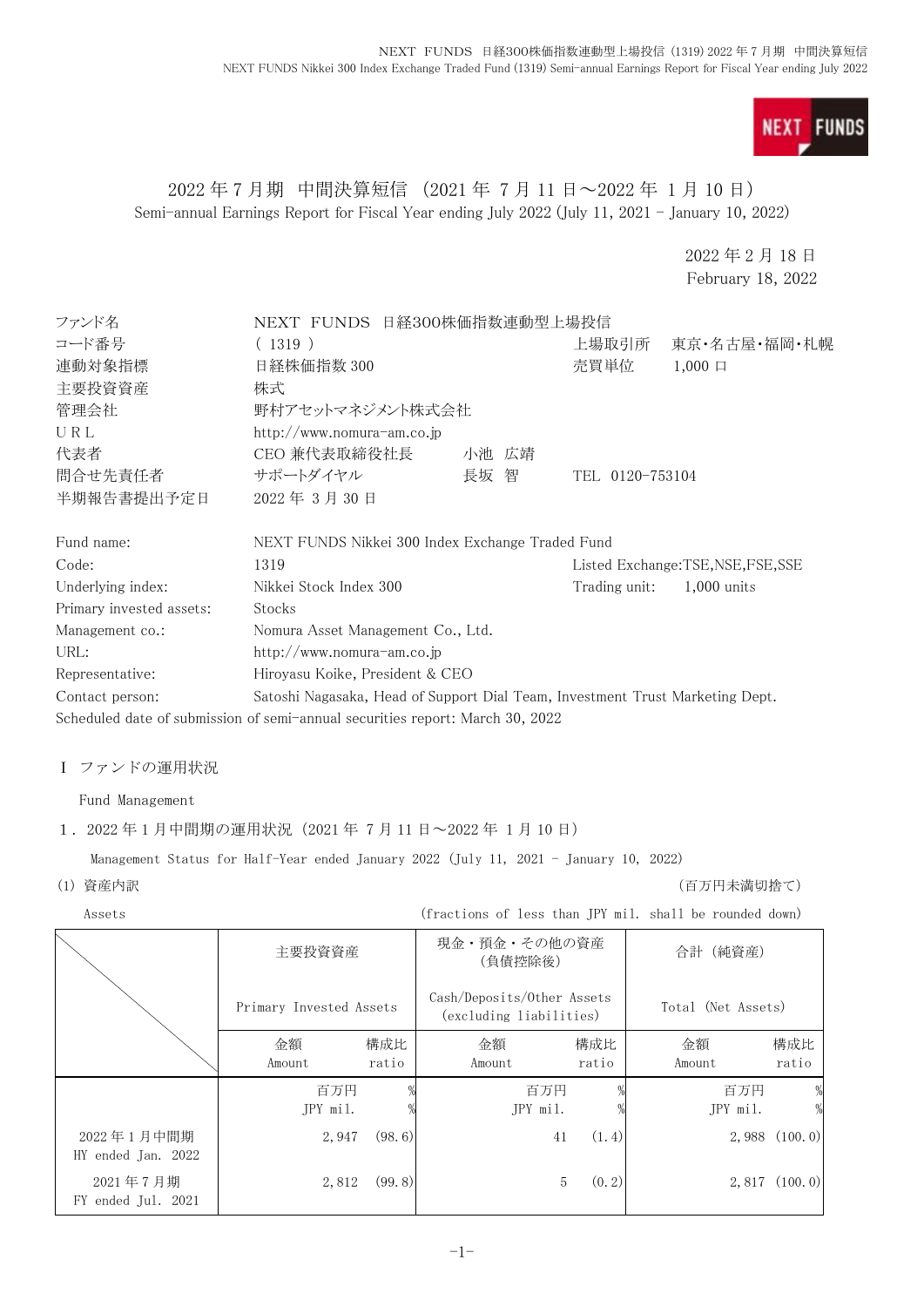NEXT FUNDS 日経300株価指数連動型上場投信 (1319) 2022 年 7 月期 中間決算短信 NEXT FUNDS Nikkei 300 Index Exchange Traded Fund (1319) Semi-annual Earnings Report for Fiscal Year ending July 2022

#### (2) 設定・交換実績 (2) 設定を支援する (1) この この この この この この この この この この この この (千口未満切捨て)

Creation and Exchange (fractions of less than one thousand units shall be rounded down)

|                                  | 前計算期間末<br>発行済口数<br>No. of Issued Units<br>at End of Previous<br>Fiscal Period<br>(1) | 設定口数<br>No. of Units Created<br>(Q) | 交換口数<br>No. of Units<br>Exchanged<br>$\left( 3 \right)$ | 当中間計算期間末<br>発行済口数<br>No. of Issued Units<br>at End of Semi-annual<br>Period<br>$(D+2-3)$ |
|----------------------------------|--------------------------------------------------------------------------------------|-------------------------------------|---------------------------------------------------------|------------------------------------------------------------------------------------------|
| 2022年1月中間期<br>HY ended Jan. 2022 | 千口<br>'000 units<br>7,531                                                            | 千口<br>'000 units                    | 千口<br>'000 units                                        | 千口<br>'000 units<br>7,531                                                                |

(3) 基準価額

Net Asset Value

|                                  | 総資産<br>Total Assets<br>$\mathcal{L}(\mathbb{D})$ | 負債<br>Liabilities<br>(Q) | 純資産<br>Net Assets<br>$\left(\textcircled{3}\left(\textcircled{1}-\textcircled{2}\right)\right)$ | 100 口当り基準価額<br>((3)/当中間計算期間末(前計算期末)<br>発行済口数)×100)<br>Net Asset Value per 100 units<br>((③/No. of Issued Units at End of Semi-annual<br>Period(Previous Fiscal Period)) $\times$ 100) |
|----------------------------------|--------------------------------------------------|--------------------------|-------------------------------------------------------------------------------------------------|---------------------------------------------------------------------------------------------------------------------------------------------------------------------------------------|
|                                  | 百万円<br>JPY mil.                                  | 百万円<br>JPY mil.          | 百万円<br>JPY mil.                                                                                 | <b>JPY</b>                                                                                                                                                                            |
| 2022年1月中間期<br>HY ended Jan. 2022 | 2.993                                            |                          | 2,988                                                                                           | 39,685                                                                                                                                                                                |
| 2021年7月期<br>FY ended Jul. 2021   | 2,873                                            | 55                       | 2,817                                                                                           | 37, 416                                                                                                                                                                               |

2.会計方針の変更

 Change in Accounting Policies 1 会計基準等の改正に伴う変更 インチング 無

|          | Changes accompanying revision to accounting standards, etc. |  |  |   | No |
|----------|-------------------------------------------------------------|--|--|---|----|
| ② ①以外の変更 |                                                             |  |  | 無 |    |

Changes other than those in  $\mathbb D$  No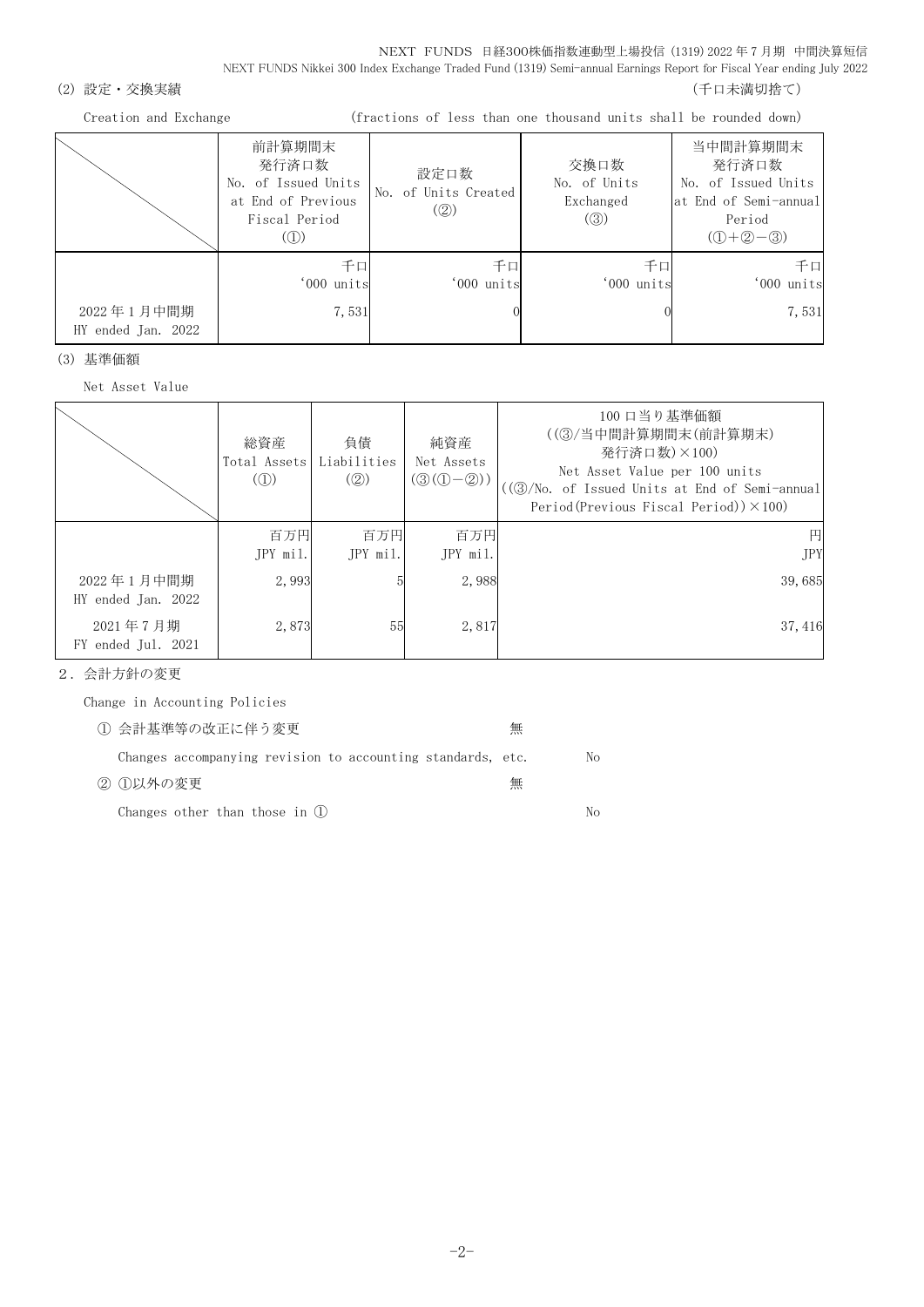# Ⅱ 中間財務諸表等 Semi-annual Financial Statements

# (1)【中間貸借対照表】 Semi-annual Balance Sheet

|                                                     |                                                                   | (単位:円) (Unit:JPY)                                                                  |
|-----------------------------------------------------|-------------------------------------------------------------------|------------------------------------------------------------------------------------|
|                                                     | 第27期<br>(2021年7月10日現在)<br>27th Fiscal Year<br>As of July 10, 2021 | 第28期中間計算期間末<br>(2022年1月10日現在)<br>28th Semi-annual Period<br>As of January 10, 2022 |
|                                                     | 金額 Amount                                                         | 金額 Amount                                                                          |
| 資産の部<br>Assets                                      |                                                                   |                                                                                    |
| 流動資産                                                |                                                                   |                                                                                    |
| Current assets                                      |                                                                   |                                                                                    |
| コール・ローン<br>Call loans                               | 56, 473, 671                                                      | 38, 563, 091                                                                       |
| 株式<br>Stocks                                        | 2, 812, 593, 690                                                  | 2, 947, 468, 220                                                                   |
| 未収入金                                                |                                                                   | 3,766,730                                                                          |
| Accounts receivable - other                         |                                                                   |                                                                                    |
| 未収配当金<br>Accrued dividends receivable               | 4, 026, 700                                                       | 4, 124, 150                                                                        |
| 流動資産合計<br>Total current assets                      | 2, 873, 094, 061                                                  | 2, 993, 922, 191                                                                   |
| 資産合計<br>Total assets                                | 2, 873, 094, 061                                                  | 2, 993, 922, 191                                                                   |
| 負債の部<br>Liabilities                                 |                                                                   |                                                                                    |
| 流動負債<br>Current liabilities                         |                                                                   |                                                                                    |
| 未払金<br>Accounts payable - other                     | 198,500                                                           |                                                                                    |
| 未払収益分配金<br>Unpaid dividends                         | 49, 487, 975                                                      |                                                                                    |
| 未払受託者報酬<br>Trustee fees payable                     | 1,085,612                                                         | 1,010,680                                                                          |
| 未払委託者報酬<br>Investment trust management fees payable | 4,396,607                                                         | 4,093,112                                                                          |
| 未払利息<br>Accrued interest expenses                   | 78                                                                | 16                                                                                 |
| その他未払費用<br>Other accrued expenses                   | 21,624                                                            | 20, 118                                                                            |
| 流動負債合計<br>Total current liabilities                 | 55, 190, 396                                                      | 5, 123, 926                                                                        |
| 負債合計<br>Total liabilities                           | 55, 190, 396                                                      | 5, 123, 926                                                                        |
| 純資産の部<br>Net assets                                 |                                                                   |                                                                                    |
| 元本等                                                 |                                                                   |                                                                                    |
| Principal and other                                 |                                                                   |                                                                                    |
| 元本<br>Principal                                     | 1, 822, 567, 340                                                  | 1, 822, 567, 340                                                                   |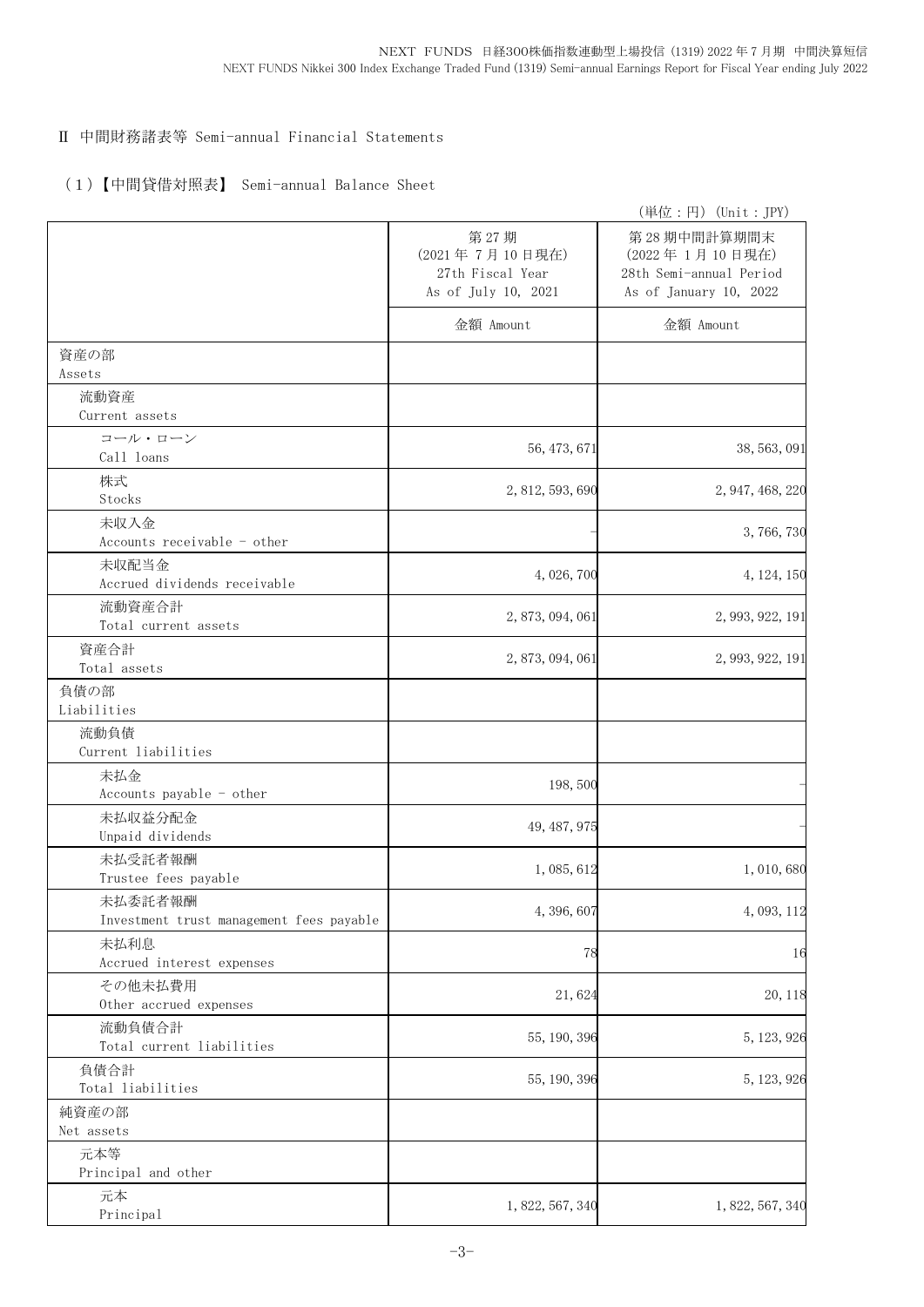| 剰余金<br>Surplus                              |                  |                  |
|---------------------------------------------|------------------|------------------|
| 中間剰余金又は中間欠損金(△)<br>Balance at end of period | 995, 336, 325    | 1, 166, 230, 925 |
| (分配準備積立金)<br>(Reserve for distribution)     | 6,570            | 6,570            |
| 元本等合計<br>Total principal and other          | 2, 817, 903, 665 | 2, 988, 798, 265 |
| 純資産合計<br>Total net assets                   | 2, 817, 903, 665 | 2, 988, 798, 265 |
| 負債純資産合計<br>Total liabilities and net assets | 2, 873, 094, 061 | 2, 993, 922, 191 |

(2)【中間損益及び剰余金計算書】 Semi-annual Statement of Income and Retained Earnings

|                                                                                            |                                                                                                                          | (単位:円) (Unit:JPY)                                                                                                        |
|--------------------------------------------------------------------------------------------|--------------------------------------------------------------------------------------------------------------------------|--------------------------------------------------------------------------------------------------------------------------|
|                                                                                            | 第27期中間計算期間<br>自<br>2020年7月11日<br>至<br>2021年1月10日<br>27th Semi-annual Period<br>From July 11, 2020<br>to January 10, 2021 | 第28期中間計算期間<br>2021年7月11日<br>自<br>至<br>2022年1月10日<br>28th Semi-annual Period<br>From July 11, 2021<br>to January 10, 2022 |
|                                                                                            | 金額 Amount                                                                                                                | 金額 Amount                                                                                                                |
| 営業収益<br>Operating revenue                                                                  |                                                                                                                          |                                                                                                                          |
| 受取配当金<br>Dividend income                                                                   | 26, 012, 541                                                                                                             | 29, 994, 712                                                                                                             |
| 有価証券売買等損益<br>Profit and loss on buying and selling of<br>securities and other              | 556, 713, 757                                                                                                            | 144, 519, 613                                                                                                            |
| その他収益<br>Other revenue                                                                     | 3,504                                                                                                                    | 1, 919, 351                                                                                                              |
| 営業収益合計<br>Total operating revenue                                                          | 582, 729, 802                                                                                                            | 176, 433, 676                                                                                                            |
| 営業費用<br>Operating expenses                                                                 |                                                                                                                          |                                                                                                                          |
| 支払利息<br>Interest expenses                                                                  | 8,246                                                                                                                    | 2,313                                                                                                                    |
| 受託者報酬<br>Trustee fees                                                                      | 1, 138, 748                                                                                                              | 1,010,680                                                                                                                |
| 委託者報酬<br>Investment trust management fees                                                  | 4,686,986                                                                                                                | 4, 093, 112                                                                                                              |
| その他費用<br>Other expenses                                                                    | 22, 771                                                                                                                  | 432, 971                                                                                                                 |
| 営業費用合計<br>Total operating expenses                                                         | 5, 856, 751                                                                                                              | 5, 539, 076                                                                                                              |
| 営業利益又は営業損失(△)<br>Operating profit (loss)                                                   | 576, 873, 051                                                                                                            | 170, 894, 600                                                                                                            |
| 経常利益又は経常損失 (△)<br>Ordinary profit (loss)                                                   | 576, 873, 051                                                                                                            | 170, 894, 600                                                                                                            |
| 中間純利益又は中間純損失(△)<br>Profit (loss)                                                           | 576, 873, 051                                                                                                            | 170, 894, 600                                                                                                            |
| 一部交換に伴う中間純利益金額の分配額又は一部交<br>換に伴う中間純損失金額の分配額 (△)<br>Distribution of profit loss from partial |                                                                                                                          |                                                                                                                          |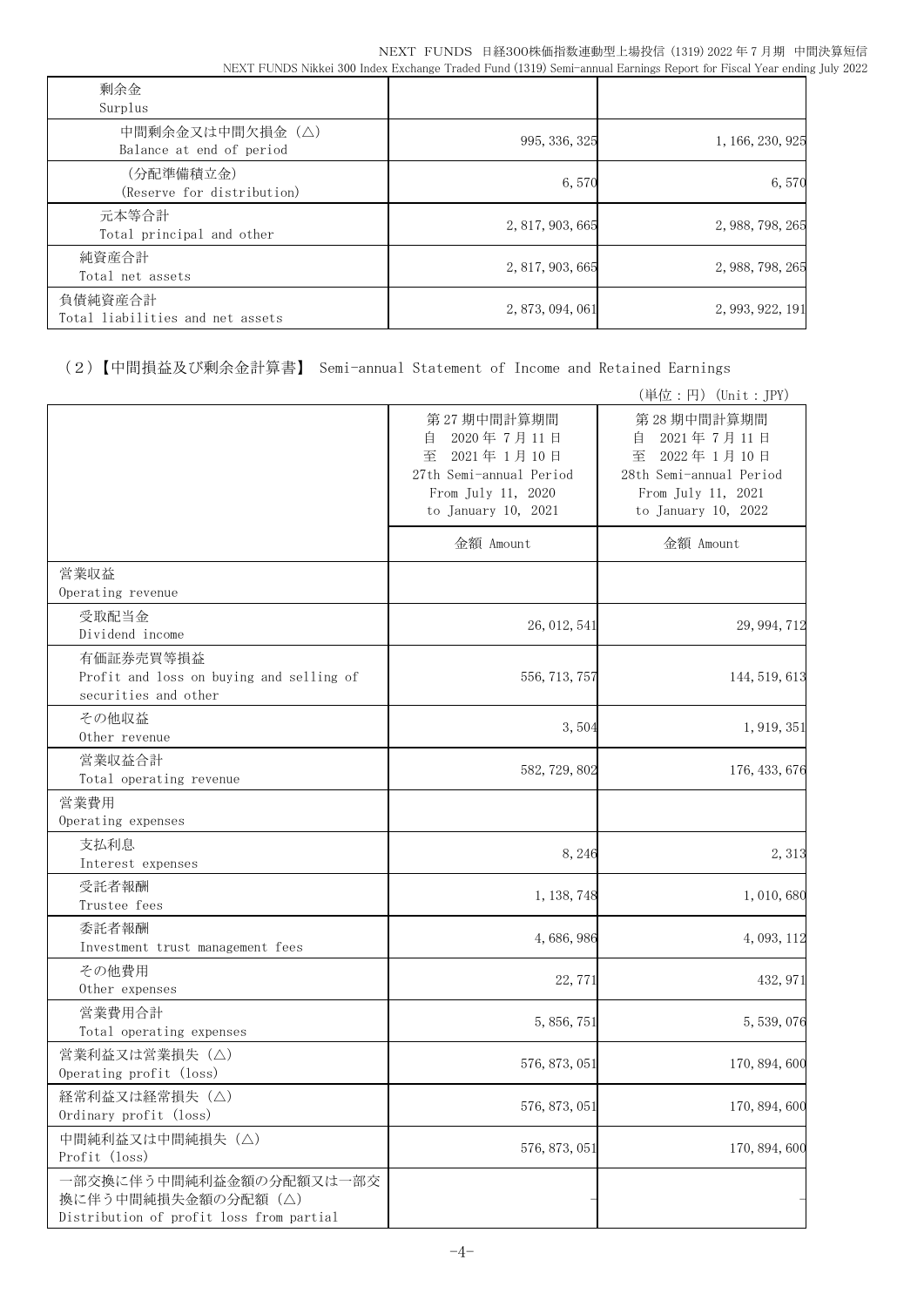NEXT FUNDS 日経300株価指数連動型上場投信 (1319) 2022 年 7 月期 中間決算短信 NEXT FUNDS Nikkei 300 Index Exchange Traded Fund (1319) Semi-annual Earnings Report for Fiscal Year ending July 2022

| exchange                                                     |                  |                  |
|--------------------------------------------------------------|------------------|------------------|
| 期首剰余金又は期首欠損金(△)<br>Surplus (deficit) at beginning of period  | 481, 305, 436    | 995, 336, 325    |
| 剰余金増加額又は欠損金減少額<br>Increase in surplus or decrease in deficit |                  |                  |
| 剰余金減少額又は欠損金増加額<br>Decrease in surplus or increase in deficit |                  |                  |
| 分配金<br>Dividends                                             |                  |                  |
| 中間剰余金又は中間欠損金(△)<br>Balance at end of period                  | 1, 058, 178, 487 | 1, 166, 230, 925 |

# (3)【中間注記表】

(重要な会計方針に係る事項に関する注記)

| 1. 運用資産の評価基準及び評価方法 | 株式                                                      |
|--------------------|---------------------------------------------------------|
|                    | 原則として時価で評価しております。                                       |
|                    | 時価評価にあたっては、市場価格のある有価証券についてはその最終相場(計算日                   |
|                    | に最終相場のない場合には、直近の日の最終相場)で評価しております。                       |
| 2.費用・収益の計上基準       | 受取配当金                                                   |
|                    | 原則として配当落ち日において、確定配当金額又は予想配当金額を計上しておりま                   |
|                    | す。                                                      |
|                    | 投資信託受益証券については、原則として収益分配金落ち日において、当該収益分                   |
|                    | 配金額を計上しております。                                           |
|                    | 有価証券売買等損益                                               |
|                    | 約定日基準で計上しております。                                         |
|                    | 3.金融商品の時価等に関する事項の補金融商品の時価の算定においては一定の前提条件等を採用しているため、異なる前 |
| 足説明                | 提条件等によった場合、当該価額が異なることもあります。                             |
| 4. その他             | 当ファンドの中間計算期間は、2021 年 7月 11 日から 2022 年 1月 10 日までとなっ      |
|                    | ております。                                                  |

(中間貸借対照表に関する注記)

|    | 第 27期<br>2021年7月10日現在   |                        |       | 第28期中間計算期間末<br>2022年1月10日現在   |                        |
|----|-------------------------|------------------------|-------|-------------------------------|------------------------|
|    | 計算期間の末日における受益権の総数       |                        |       | 中間計算期間の末日における受益権の総数           |                        |
|    |                         | 7,531,270 口            |       |                               | $7,531,270 \square$    |
| 2. | 計算期間の末日における1単位当たりの純資産の額 |                        | $2$ . | 中間計算期間の末日における1単位当たりの純資産の<br>額 |                        |
|    | 1口当たり純資産額               | 374.16円                |       | 1日当たり純資産額                     | 396.85円                |
|    | (100 口当たり純資産額)          | $(37, 416 \,\boxplus)$ |       | (100 口当たり純資産額)                | $(39, 685 \,\boxplus)$ |

(中間損益及び剰余金計算書に関する注記)

該当事項はありません。

(金融商品に関する注記)

金融商品の時価等に関する事項

| 第 27 期<br>2021年7月10日現在                                                                                 | 第 28 期中間計算期間末<br>2022年1月10日現在                                                              |
|--------------------------------------------------------------------------------------------------------|--------------------------------------------------------------------------------------------|
| 1.貸借対照表計上額、時価及び差額<br>貸借対照表上の金融商品は原則としてすべて時価で評価し<br>ているため、貸借対照表計上額と時価との差額はありませ<br>$\mathcal{L}_{\circ}$ | 1. 中間貸借対照表計上額、時価及び差額<br>中間貸借対照表上の金融商品は原則としてすべて時価で評<br>価しているため、中間貸借対照表計上額と時価との差額は<br>ありません。 |
| 2. 時価の算定方法                                                                                             | 2. 時価の算定方法                                                                                 |
| 株式                                                                                                     | 株式                                                                                         |
| (重要な会計方針に係る事項に関する注記) に記載して                                                                             | (重要な会計方針に係る事項に関する注記)に記載して                                                                  |
| おります。                                                                                                  | おります。                                                                                      |
| コール・ローン等の金銭債権及び金銭債務                                                                                    | コール・ローン等の金銭債権及び金銭債務                                                                        |
| これらの科目は短期間で決済されるため、帳簿価額は時                                                                              | これらの科目は短期間で決済されるため、帳簿価額は時                                                                  |
| 価と近似していることから、当該帳簿価額を時価としてお                                                                             | 価と近似していることから、当該帳簿価額を時価としてお                                                                 |